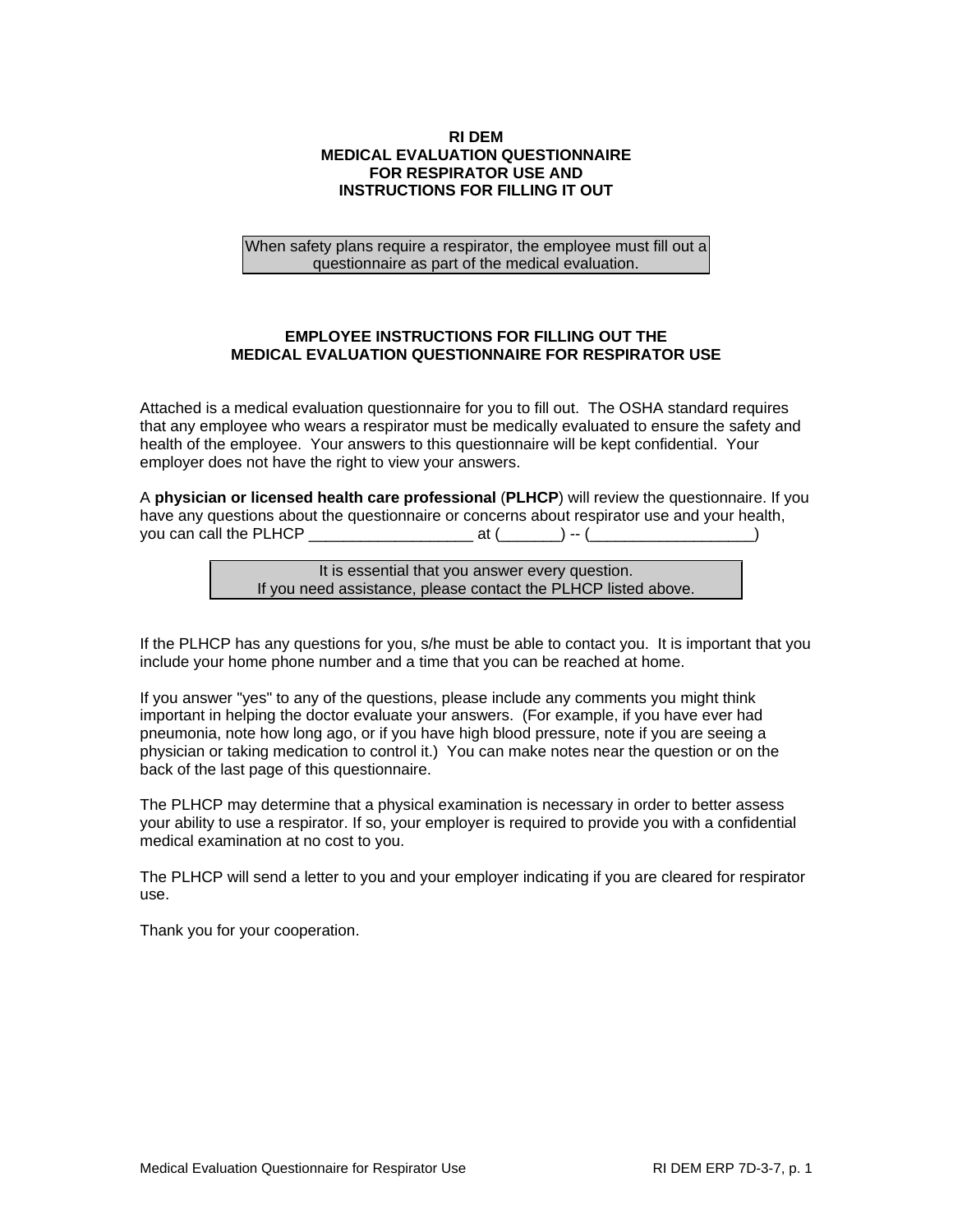## **RI DEM MEDICAL EVALUATION QUESTIONNAIRE FOR RESPIRATOR USE**

|  | To the employee: Can you read English (circle one): | Yes No |
|--|-----------------------------------------------------|--------|
|--|-----------------------------------------------------|--------|

Your employer must allow you to answer this questionnaire during normal working hours, or at a time and place that is convenient to you. To maintain your confidentiality, your employer or supervisor must not look at or review your answers, and your employer must tell you how to deliver or send this questionnaire to the health care professional who will review it.

**Part A. Section 1.** (Mandatory) The following information must be provided by every employee who has been selected to use any type of respirator (please print).

1. Today's date:\_\_\_\_\_\_\_\_\_\_\_\_\_\_\_\_\_\_\_\_\_\_\_\_

2. Last name:\_\_\_\_\_\_\_\_\_\_\_\_\_\_\_\_\_\_\_\_\_\_\_\_ First name:\_\_\_\_\_\_\_\_\_\_\_\_\_\_\_\_\_\_\_\_\_\_\_\_

3. Age (to nearest year):\_\_\_\_\_\_\_\_\_\_\_\_\_\_\_\_\_\_\_\_\_\_\_\_

4. Sex (circle one): Male Female

5. Height: ft. in.

6. Weight: lbs.\_\_\_

7. Job title:\_\_\_\_\_\_\_\_\_\_\_\_\_\_\_\_\_\_\_\_\_\_\_\_

8. A phone number where you can be reached by the health care professional who reviews this questionnaire (include area code): (\_\_\_ )\_\_\_\_\_\_\_\_\_\_\_

9. The best time to reach you at this number

10. Has your employer told you how to contact the health care professional who will review this questionnaire (circle one): Yes No

11. Check the type of respirator you will use (you can check more than one category):

a. \_\_\_\_Disposable respirator N, R, or P (filter-mask, non-cartridge type only).

b. \_\_\_\_Other (for example, half or full-facepiece, powered-air purifying, supplied-air, selfcontained breathing apparatus).

 $\overline{\phantom{a}}$  , and the set of the set of the set of the set of the set of the set of the set of the set of the set of the set of the set of the set of the set of the set of the set of the set of the set of the set of the s \_\_\_\_\_\_\_\_\_\_\_\_\_\_\_\_\_\_\_\_\_\_\_\_\_\_\_\_\_\_\_\_\_\_\_\_\_\_\_\_\_\_\_\_\_\_\_\_\_\_\_\_\_\_\_\_\_\_\_\_\_\_\_\_\_\_\_\_\_\_ \_\_\_\_\_\_\_\_\_\_\_\_\_\_\_\_\_\_\_\_\_\_\_\_\_\_\_\_\_\_\_\_\_\_\_\_\_\_\_\_\_\_\_\_\_\_\_\_\_\_\_\_\_\_\_\_\_\_\_\_\_\_\_\_\_\_\_\_\_\_  $\overline{\phantom{a}}$  , and the set of the set of the set of the set of the set of the set of the set of the set of the set of the set of the set of the set of the set of the set of the set of the set of the set of the set of the s \_\_\_\_\_\_\_\_\_\_\_\_\_\_\_\_\_\_\_\_\_\_\_\_\_\_\_\_\_\_\_\_\_\_\_\_\_\_\_\_\_\_\_\_\_\_\_\_\_\_\_\_\_\_\_\_\_\_\_\_\_\_\_\_\_\_\_\_\_\_

12. Have you ever worn a respirator in the past: Yes No If "yes," what type(s):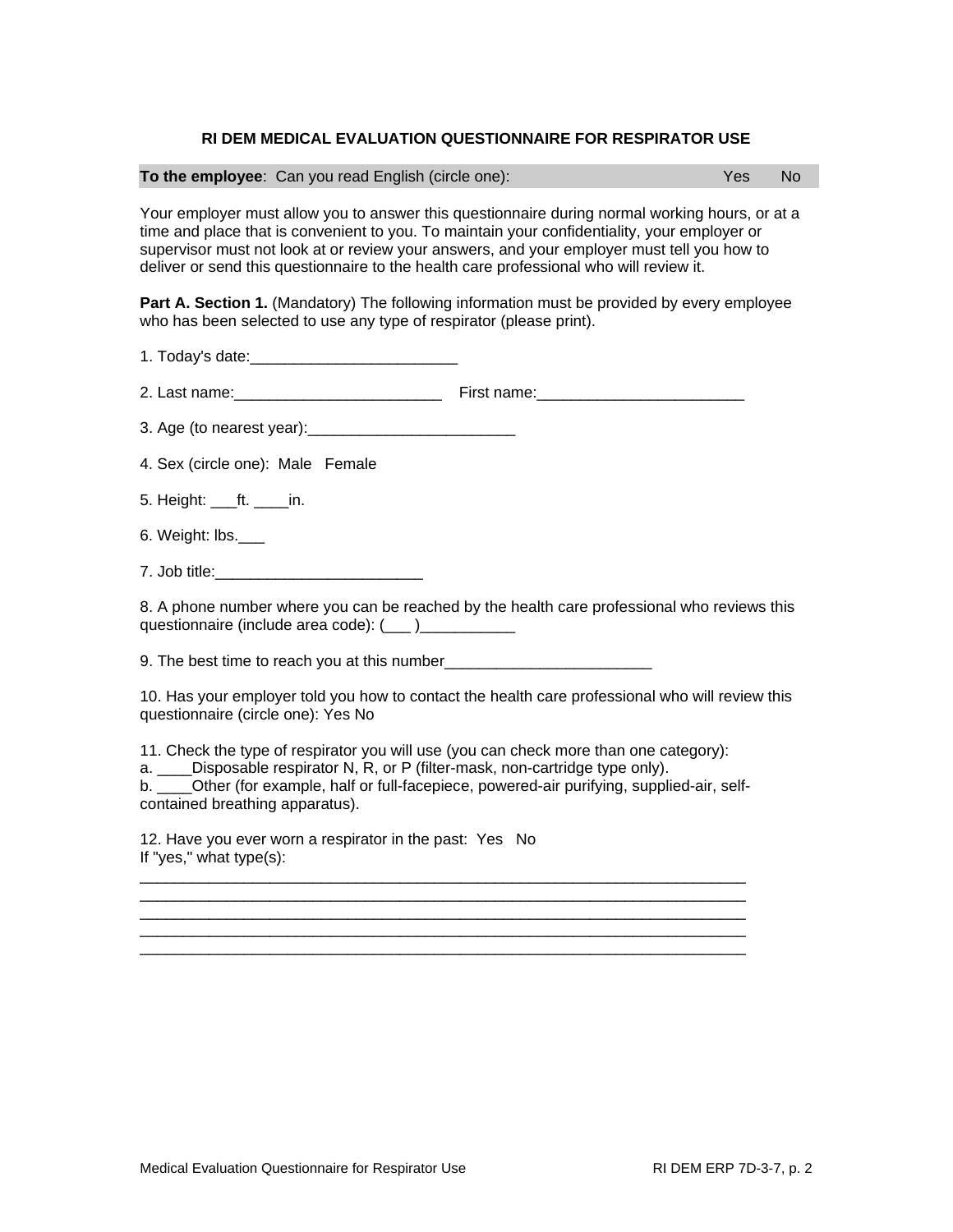**Part A. Section 2**. (Mandatory) Questions 1 through 9 below must be answered by every employee who has been selected to use any type of respirator (please circle "yes" or "no").

| 1. Do you currently smoke tobacco, or have you smoked tobacco in the last month:        |        |  |
|-----------------------------------------------------------------------------------------|--------|--|
| 2. Have you ever had any of the following conditions?                                   |        |  |
| a. Seizures:                                                                            | Yes No |  |
| b. Diabetes (sugar disease):                                                            | Yes No |  |
| c. Allergic reactions that interfere with your breathing:                               | Yes No |  |
| d. Claustrophobia (fear of closed-in places):                                           | Yes No |  |
| e. Trouble smelling odors:                                                              | Yes No |  |
|                                                                                         |        |  |
| 3. Have you ever had any of the following pulmonary or lung problems?                   |        |  |
| a. Asbestosis:                                                                          | Yes No |  |
| b. Asthma:                                                                              | Yes No |  |
| c. Chronic bronchitis:                                                                  | Yes No |  |
| d. Emphysema:                                                                           | Yes No |  |
| e. Pneumonia:                                                                           | Yes No |  |
| f. Tuberculosis:                                                                        | Yes No |  |
| g. Silicosis:                                                                           | Yes No |  |
| h. Pneumothorax (collapsed lung):                                                       | Yes No |  |
| i. Lung cancer:                                                                         | Yes No |  |
| j. Broken ribs:                                                                         | Yes No |  |
| k. Any chest injuries or surgeries:                                                     | Yes No |  |
| I. Any other lung problem that you've been told about:                                  | Yes No |  |
| 4. Do you currently have any of the following symptoms of pulmonary or lung illness?    |        |  |
| a. Shortness of breath:                                                                 | Yes No |  |
| b. Shortness of breath when walking fast on level ground or walking up a slight hill or | Yes No |  |
| incline:                                                                                |        |  |
| c. Shortness of breath when walking with other people at an ordinary pace on level      | Yes No |  |
| ground:                                                                                 |        |  |
| d. Have to stop for breath when walking at your own pace on level ground:               | Yes No |  |
| e. Shortness of breath when washing or dressing yourself:                               | Yes No |  |
| f. Shortness of breath that interferes with your job:                                   | Yes No |  |
| g. Coughing that produces phlegm (thick sputum):                                        | Yes No |  |
| h. Coughing that wakes you early in the morning:                                        | Yes No |  |
| i. Coughing that occurs mostly when you are lying down:                                 | Yes No |  |
| j. Coughing up blood in the last month:                                                 | Yes No |  |
| k. Wheezing:                                                                            | Yes No |  |
| I. Wheezing that interferes with your job:                                              | Yes No |  |
| m. Chest pain when you breathe deeply:                                                  | Yes No |  |
| n. Any other symptoms that may be related to lung problems:                             | Yes No |  |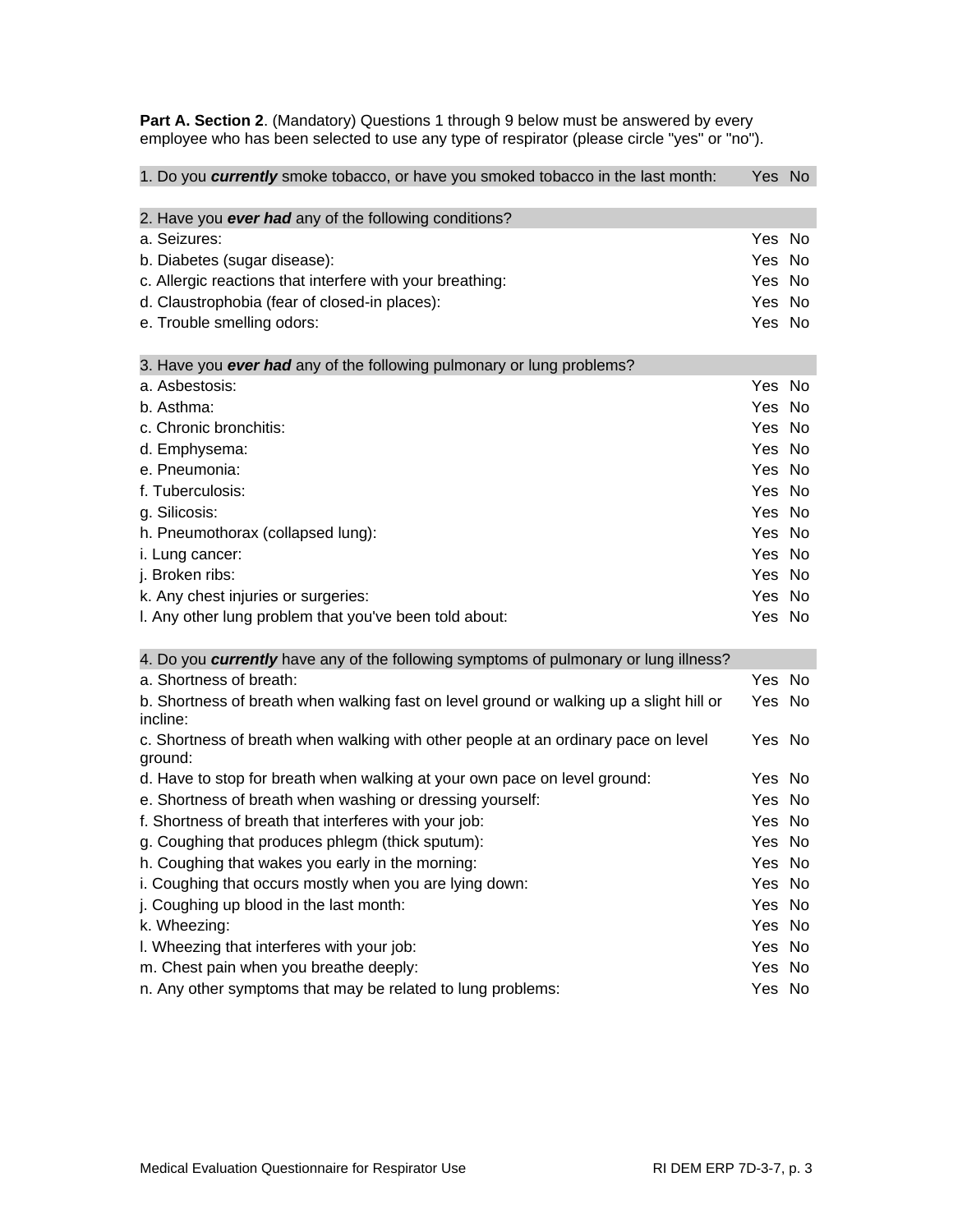| 5. Have you ever had any of the following cardiovascular or heart problems?                                                               |            |           |
|-------------------------------------------------------------------------------------------------------------------------------------------|------------|-----------|
| a. Heart attack:                                                                                                                          | Yes        | <b>No</b> |
| b. Stroke:                                                                                                                                | Yes        | No        |
| c. Angina:                                                                                                                                | Yes        | <b>No</b> |
| d. Heart failure:                                                                                                                         | <b>Yes</b> | <b>No</b> |
| e. Swelling in your legs or feet (not caused by walking):                                                                                 | Yes        | No        |
| f. Heart arrhythmia (heart beating irregularly):                                                                                          | Yes        | No        |
| g. High blood pressure:                                                                                                                   | <b>Yes</b> | No        |
| h. Any other heart problem that you've been told about:                                                                                   | Yes        | <b>No</b> |
| 6. Have you ever had any of the following cardiovascular or heart symptoms?                                                               |            |           |
| a. Frequent pain or tightness in your chest:                                                                                              | Yes        | <b>No</b> |
| b. Pain or tightness in your chest during physical activity:                                                                              | Yes        | No        |
| c. Pain or tightness in your chest that interferes with your job:                                                                         | Yes        | No        |
| d. In the past two years, have you noticed your heart skipping Or missing a beat:                                                         | Yes        | No        |
| e. Heartburn or indigestion that is not related to eating:                                                                                | <b>Yes</b> | No        |
| f. Any other symptoms that you think may be related to heart Or circulation problems:                                                     | Yes        | <b>No</b> |
| 7. Do you currently take medication for any of the following problems?                                                                    |            |           |
| a. Breathing or lung problems:                                                                                                            | Yes        | No        |
| b. Heart trouble:                                                                                                                         | Yes        | No        |
| c. Blood pressure:                                                                                                                        | <b>Yes</b> | <b>No</b> |
| d. Seizures:                                                                                                                              | Yes        | No        |
| 8. If you've used a respirator, have you ever had any of the following problems?                                                          |            |           |
| (If you've never used a respirator, check the following space and go to question 9:)                                                      |            |           |
| a. Eye irritation:                                                                                                                        | <b>Yes</b> | <b>No</b> |
| b. Skin allergies or rashes:                                                                                                              | Yes        | No        |
| c. Anxiety:                                                                                                                               | Yes        | No        |
| d. General weakness or fatigue:                                                                                                           | <b>Yes</b> | No        |
| e. Any other problem that interferes with your use of a respirator:                                                                       | Yes        | No        |
| 9. Would you like to talk to the health care professional who will review this<br>questionnaire about your answers to this questionnaire: | Yes        | <b>No</b> |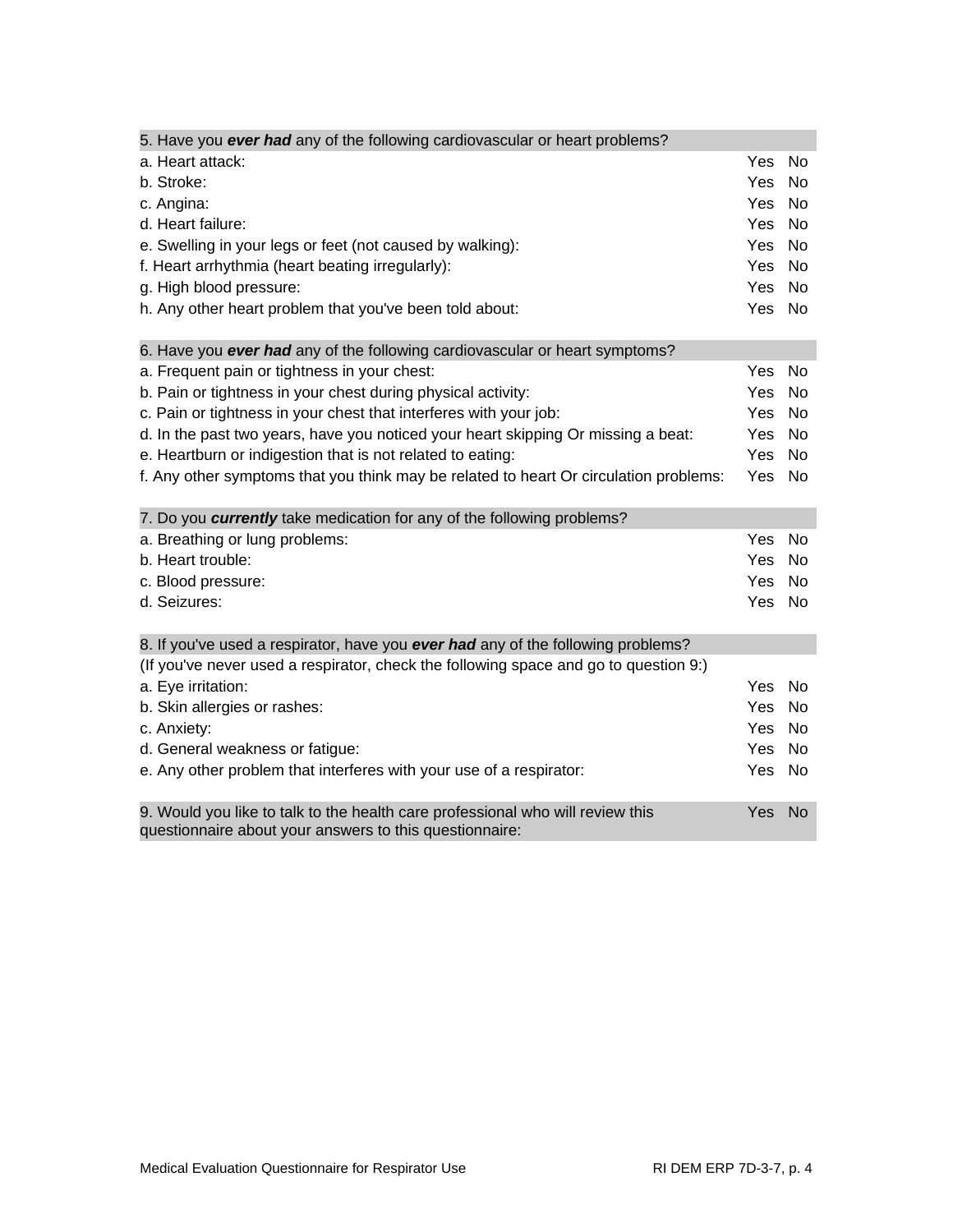**Part B**: Any of the following questions, and other questions not listed, may be added to the questionnaire at the discretion of the health care professional who will review the questionnaire. 1. Describe the work you'll be doing while you're using your respirator: \_\_\_\_\_\_\_\_\_\_\_\_\_\_\_\_\_\_\_\_\_\_\_\_\_\_\_\_\_\_\_\_\_\_\_\_\_\_\_\_\_\_\_\_\_\_\_\_\_\_\_\_\_\_\_\_\_\_\_\_\_\_\_\_\_\_\_\_\_\_\_\_\_\_\_\_\_

\_\_\_\_\_\_\_\_\_\_\_\_\_\_\_\_\_\_\_\_\_\_\_\_\_\_\_\_\_\_\_\_\_\_\_\_\_\_\_\_\_\_\_\_\_\_\_\_\_\_\_\_\_\_\_\_\_\_\_\_\_\_\_\_\_\_\_\_\_\_\_\_\_\_\_\_\_

| 2. Will you be using any of the following items with your respirator?<br>a. HEPA Filters (pink, red):<br>b. Canisters (for example, gas masks):<br>c. Cartridges:<br>3. How often are you expected to use the respirator                                                                            | Yes No<br>Yes.<br>Yes No<br>Yes No | No.            |
|-----------------------------------------------------------------------------------------------------------------------------------------------------------------------------------------------------------------------------------------------------------------------------------------------------|------------------------------------|----------------|
|                                                                                                                                                                                                                                                                                                     |                                    |                |
|                                                                                                                                                                                                                                                                                                     |                                    |                |
|                                                                                                                                                                                                                                                                                                     |                                    |                |
|                                                                                                                                                                                                                                                                                                     |                                    |                |
|                                                                                                                                                                                                                                                                                                     |                                    |                |
|                                                                                                                                                                                                                                                                                                     |                                    |                |
| (circle "yes" or "no" for all answers that apply to you)?:                                                                                                                                                                                                                                          |                                    |                |
| a. Escape only (no rescue):                                                                                                                                                                                                                                                                         |                                    |                |
| b. Emergency rescue only:                                                                                                                                                                                                                                                                           | Yes                                | No.            |
| c. Less than 5 hours per week:                                                                                                                                                                                                                                                                      | Yes No                             |                |
| d. Less than 2 hours per day:                                                                                                                                                                                                                                                                       | Yes No                             |                |
| e. 2 to 4 hours per day:                                                                                                                                                                                                                                                                            | Yes                                | No             |
| f. Over 4 hours per day:                                                                                                                                                                                                                                                                            | Yes No                             |                |
| 4. During the period you are using the respirator, is your work effort:                                                                                                                                                                                                                             |                                    |                |
| a. Light: [e.g., sitting while typing or writing; performing light assembly work; or<br>standing while operating a drill press (1-3 lbs.) or controlling machines.]                                                                                                                                 | Yes No                             |                |
|                                                                                                                                                                                                                                                                                                     |                                    |                |
| b. Moderate: [e.g., sitting while nailing or filing; driving a truck or bus in urban traffic;<br>standing while drilling, nailing, or assembling a moderate load (about 35 lbs.) at trunk<br>level; walking; pushing a wheelbarrow with heavy load (about 100 lbs.) on a level<br>surface.]         | Yes No                             |                |
| If "yes," how long does this period last during the average shift: _______hrs. ______mins.                                                                                                                                                                                                          |                                    |                |
| c. Heavy: [e.g., lifting a heavy load (about 50 lbs.) from the floor to your waist or<br>shoulder; working on a loading dock; shoveling; standing while bricklaying or chipping<br>castings; walking up an 8 <sup>o</sup> grade about 2 mph; climbing stairs with a heavy load (about<br>50 lbs.).] | Yes No                             |                |
| If "yes," how long does this period last during the average shift: _______hrs. ______ mins.                                                                                                                                                                                                         |                                    |                |
| 5. Will you be wearing protective clothing and/or equipment (other than the respirator)<br>when you're using your respirator:                                                                                                                                                                       | Yes                                | N <sub>o</sub> |
| If "yes," describe this protective clothing and/or equipment:                                                                                                                                                                                                                                       |                                    |                |
|                                                                                                                                                                                                                                                                                                     |                                    |                |
|                                                                                                                                                                                                                                                                                                     |                                    |                |
|                                                                                                                                                                                                                                                                                                     |                                    |                |